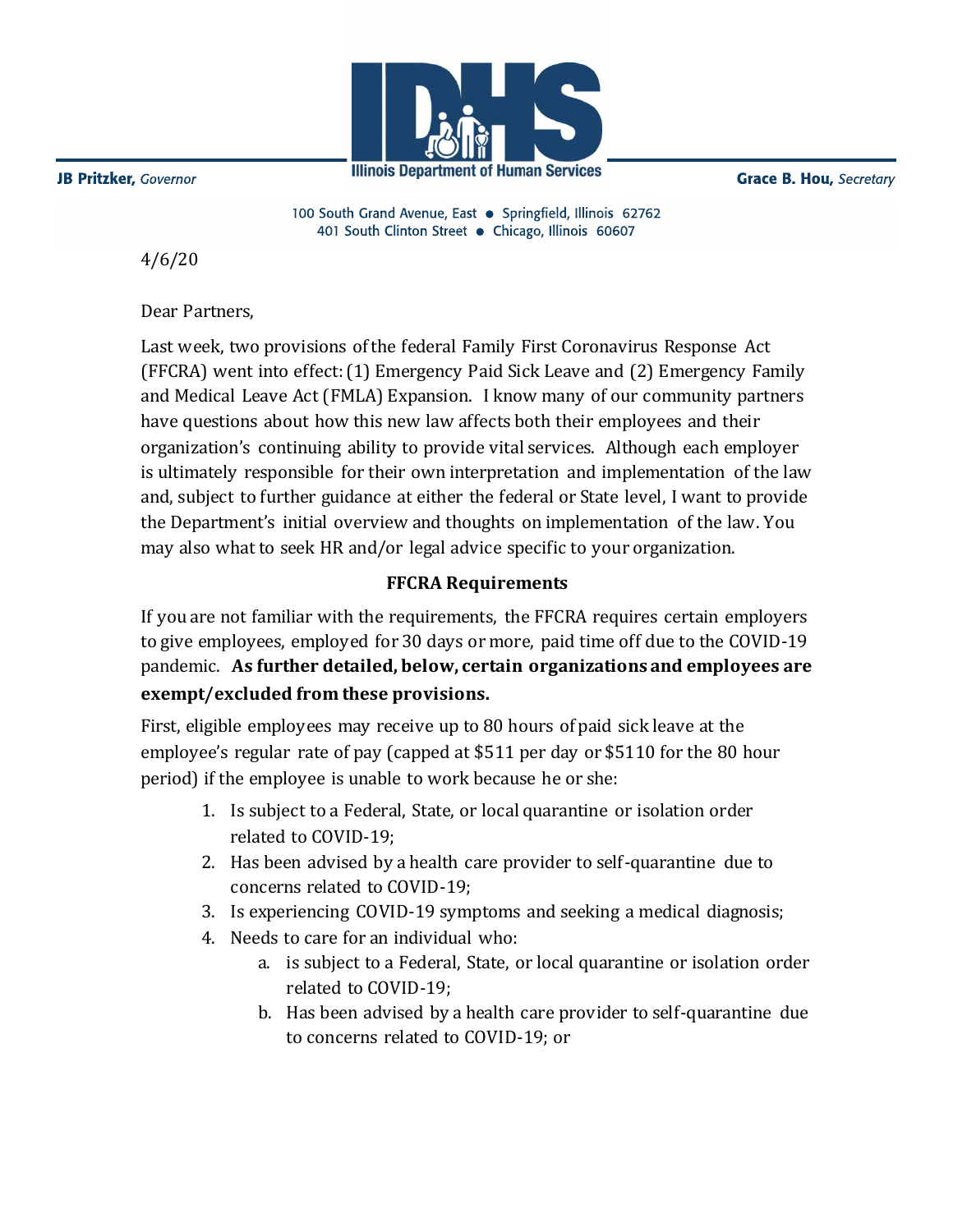

**JB Pritzker**, Governor

**Grace B. Hou, Secretary** 

5. Needs to care for the employee's child whose school or place of care is closed, or whose child care provider is unavailable, due to COVID-19 related reasons.

The FFCRA also requires certain employers to provide up to twelve weeks of expanded FMLA, first two weeks unpaid (although may be covered by the paid sick leave, above) and remaining10 weeks paid at 2/3 of the employee's regular rate of pay, capped at \$200/day), if an eligible employee is unable to work because he or she:

1. Needs to care for the employee's child whose school or place of care is closed, or whose child care provider is unavailable, due to COVID-19 related reasons.

There are other additional requirements for employers under this new policy and I encourage you to visit the United States Department of Labor ("USDOL") Website for more information.

## **Exemptions**

We have received many questions about whether DHS-funded, contracted, and/or regulated organizations are exempt from providing paid sick leave and paid FMLA. The FFCRA excludes the following entities from the paid leave requirements:

- Providers with less than 50 employees may be exempt from providing paid sick leave and paid FMLA due to school or daycare closing if paid FMLA would "jeopardize the viability of their business as a going on." However, the organization may still be required to provide paid sick leave due to other COVID-19 concerns;
- Providers with more than 500 employees may not be required to provide paid sick leave or paid FMLA;
- Anyone working at a Health Care Provider is exempt; and
- Anyone working at an Emergency Responder is exempt.

USDOL guidance states that "a health care provider is **anyone** employed at any doctor's office, hospital, health care center, clinic, post-secondary educational institution offering health care instruction, medical school, local health department or agency, nursing facility, retirement facility, nursing home, home health care provider, any facility that performs laboratory or medical testing, pharmacy, or any similar institution, employer, or entity. This includes any permanent or temporary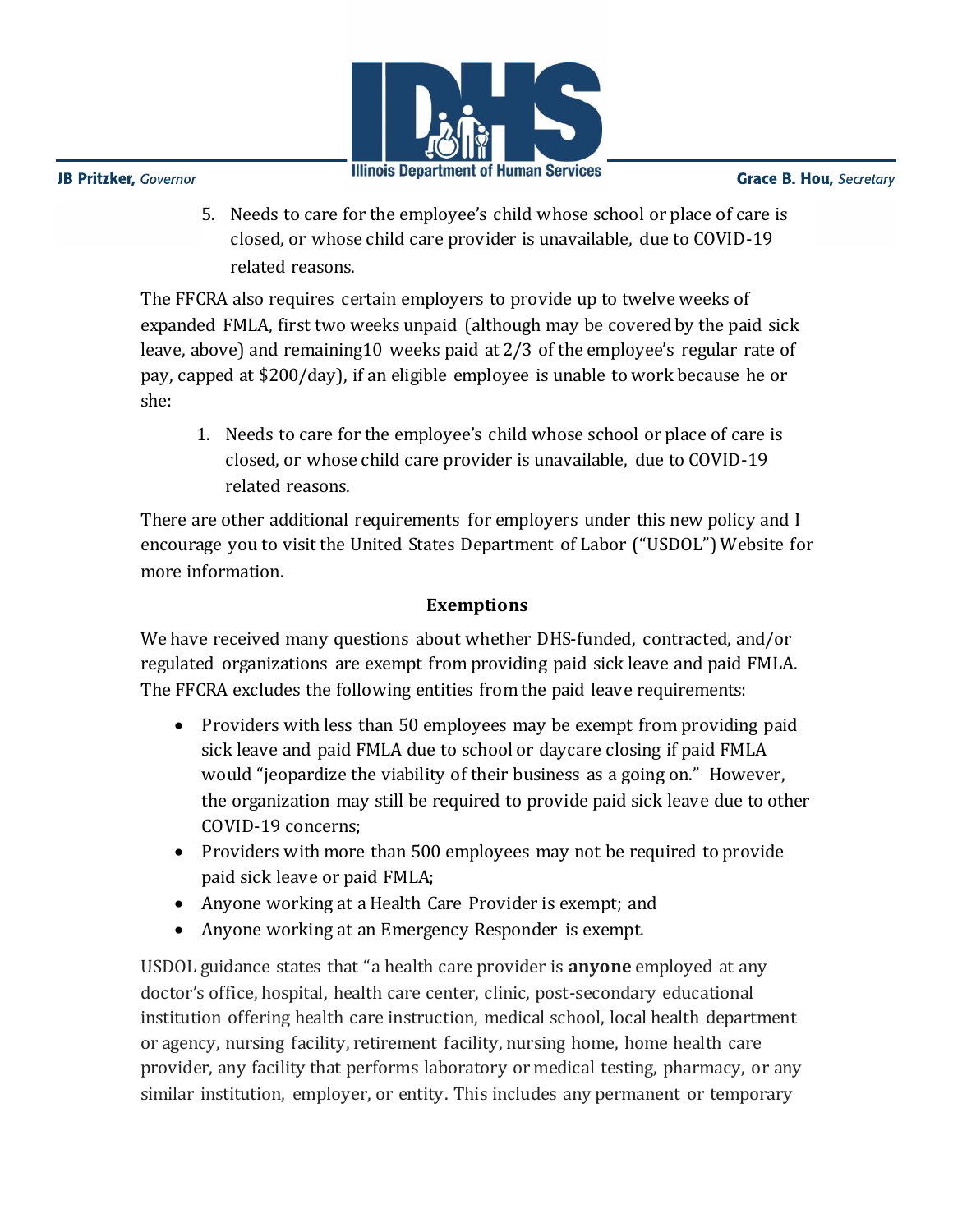

**JB Pritzker**, Governor

**Grace B. Hou, Secretary** 

100 South Grand Avenue, East . Springfield, Illinois 62762 401 South Clinton Street · Chicago, Illinois 60607

institution, facility, location, or site where medical services are provided that are similar to such institutions." (emphasis added) (See question 56: https://www.dol.gov/agencies/whd/pandemic/ffcra-questions) As noted in the guidance, the exclusion can cover "anyone" at the health care provider, regardless of whether they are in a direct care position. However, the guidance also states: "To minimize the spread of the virus associated with COVID-19, the Department encourages employers to be judicious when using this definition to exempt health care providers from the provisions of the FFCRA." As detailed above, the USDOL intended for the definition of Health Care Provider to be "broader than "diagnosing medical professionals." Consequently, if your organization has employees who have to register with the Health Care Worker Registry, then your organization may be exempt. These entities include, but are not limited to:

- Community Living Facilities;
- Long-Term Care Facilities;
- Early Intervention Programs;
- Community Day Programs; and
- Community-Integrated Living Arrangements.

Moreover, if your organization has a health care facility, then your organization may be exempt. These entities include, but are not limited to:

- Skilled and intermediate long-term care facilities licensed under the Nursing Home Care Act;
- Skilled and intermediate care facilities licensed under the ID/DD Community Care Act or the MC/DD Act; and
- Facilities designated as supportive living facilities.

Home-based services provided through the DRS Home Services Program and through the DDD Home-Based Services Programs are also likely exempt since they are considered home health care providers. Community Mental Health Centers, as providers of mental health care, may also fall under the definition of Health Care Provider.